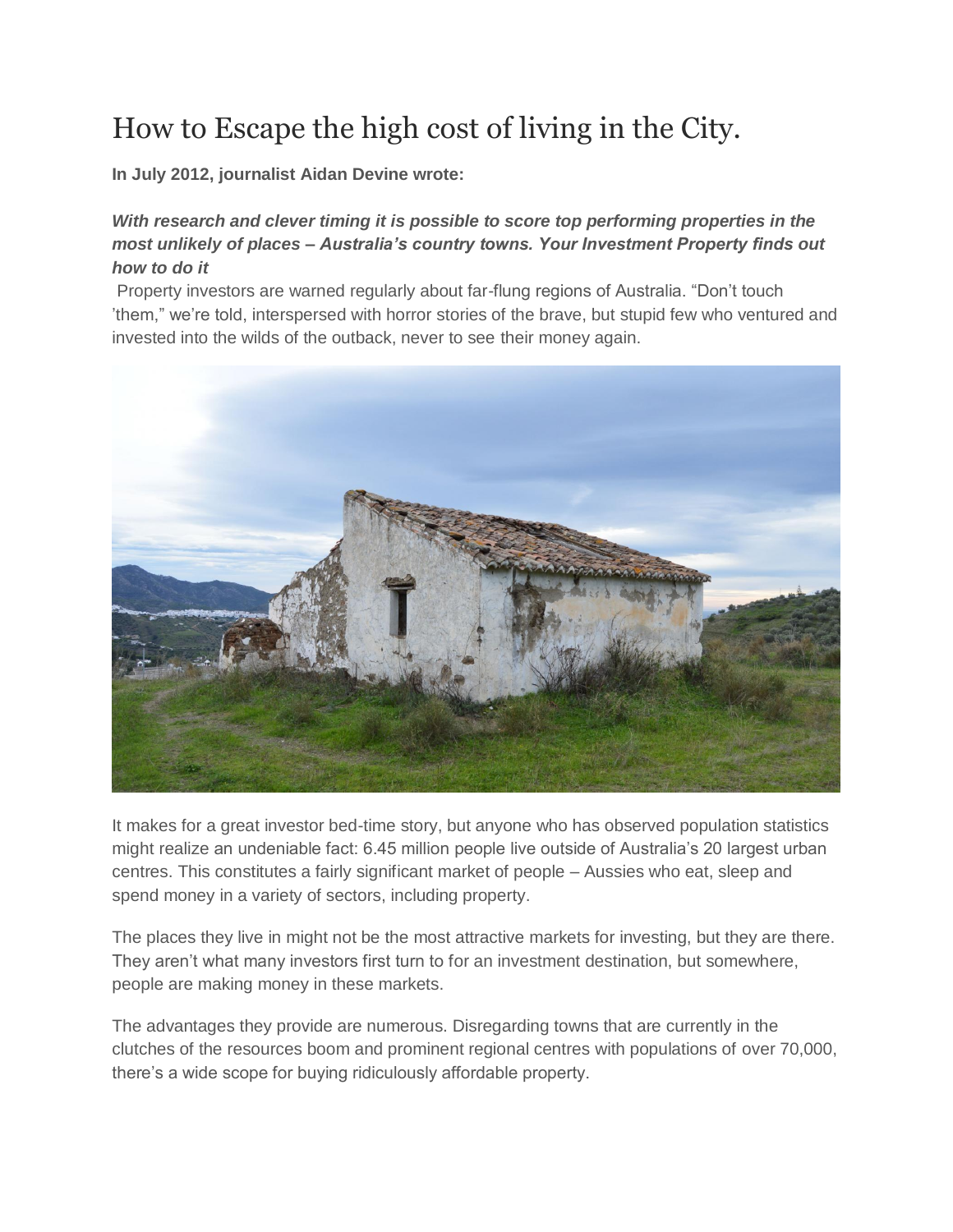The median house prices in some Australian towns are well under \$150,000, and the quality of property you can expect to buy is often quite high.

Knowing the risks that these areas are known to carry (population growth is often slow and capital growth can be flat for decades) an interesting point of discussion is how it would be possible to successfully invest in these markets? Is it possible to find a high growth market in a "country" town, even if it is remote and has a low population?



### **The right ingredients**

According to the Destiny Estate Group a property investor with more than 40 properties in areas as diverse as Queensland's Whitsundays coast and Victoria's Gippsland and Sunraysia regions – the short answer is yes, although it is highly unlikely.

The only country towns with rapidly rising populations and large-scale infrastructure projects in the pipeline stand any chance of having properties that will see good capital growth.

Plans by a local town council to upgrade existing infrastructure are critical. It is rare for a town to have these in place unless there is fast population growth, which is what you want in an area because it means prices will start to increase soon.

Population growth alone is not enough. High population growth doesn't necessarily mean that infrastructure upgrades are coming soon, and without this, services could come to a screeching halt in the future and that's going to impact property prices. When there's infrastructure plans in place, it is a positive sign that population growth and price increases are going to continue.

The local economy is another vital issue. Investing only in markets where the growth in median household income beats inflation. This normally indicates an area that is becoming affluent and where people will be more likely to spend money.

A burgeoning local economy is also evident by a large number of new businesses going up in an area – just as the rate at which older businesses close down remains lower than average.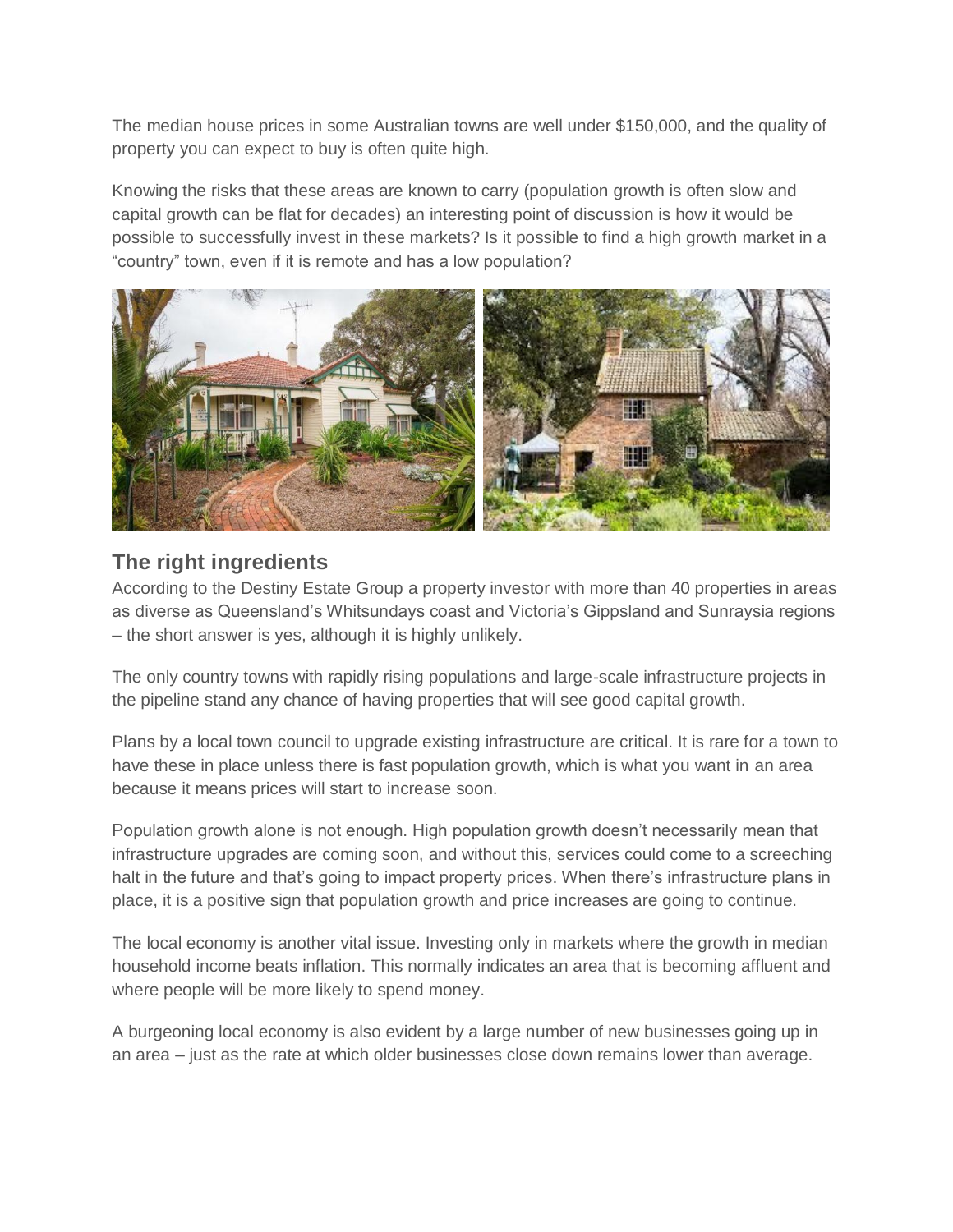It's rare for an economically vibrant town to become a ghost town, Also look for a big kicker: something big that's going to occur in the area, which will guarantee growth. This could be an airport under construction or a new hospital. If there's a project that may attract people for employment over an extended period, you can be pretty sure that the property market will be good – regardless of it's in a country town or a major city.



## **Markets that will heat up**

Property Strategists, believes that timing is just as important as location when it comes to any investment destination, but especially in smaller markets.

Many beginner investors don't recognize that smaller markets [also] experience cycles that may not always move in line with the broader market, The major factor influencing capital growth in property values is the relationship between supply and demand. When there's a lot of supply and not much demand, capital growth is poor. When there's low supply but plenty of demand from purchasers, capital growth will be strong.

The key to investing in smaller areas is knowing when that market has reached a favourable supply demand balance. However, the chances of this balance existing become rare the deeper one goes into regional Australia

Outside of cities, there's lots of land (ample supply) and much of the demand comes from a small segment of the market – first homebuyers (restricted demand). This keeps a lid on capital growth.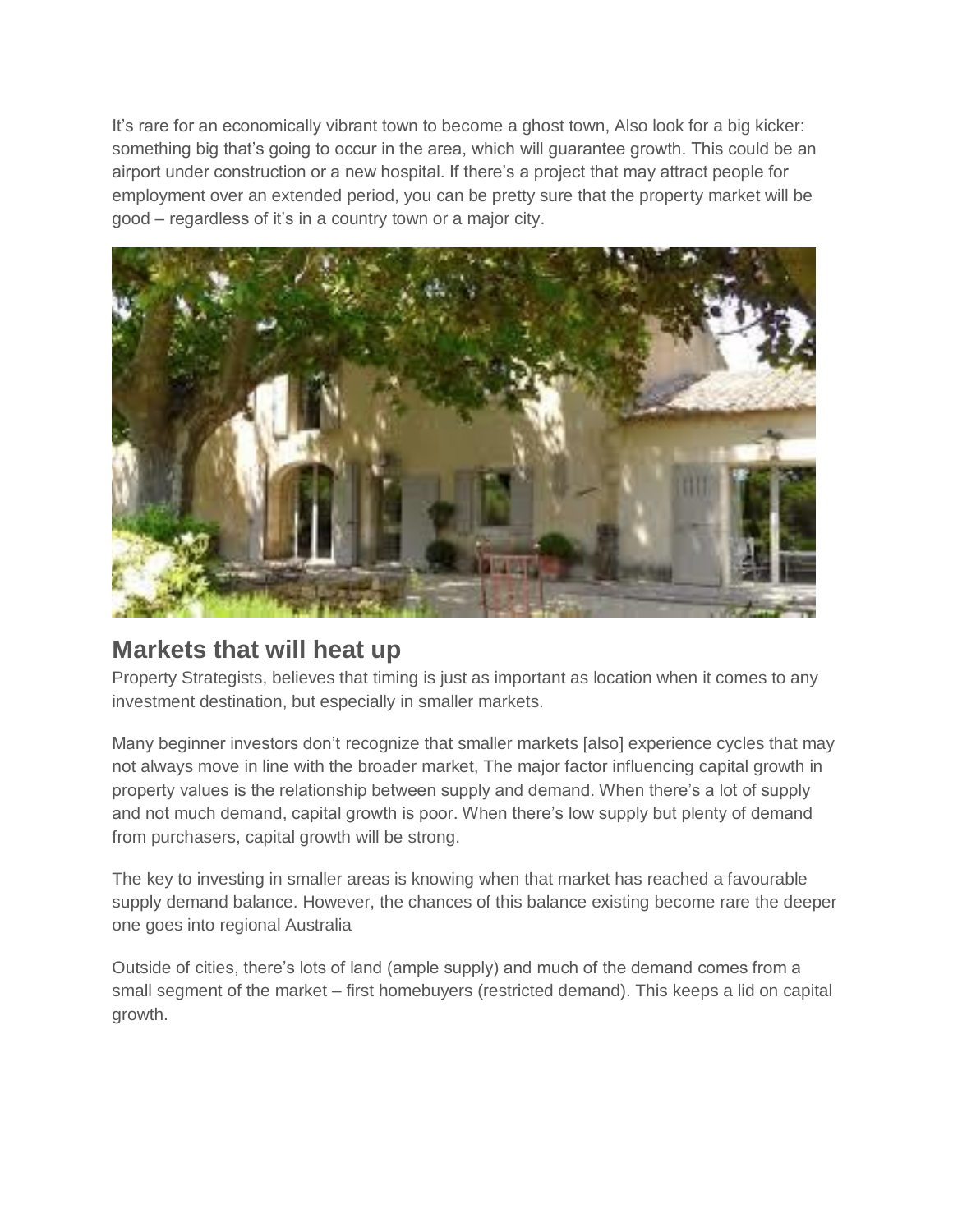### **Getting your hands dirty**

Finding those rare country towns where demand looks sets to outstrip supply for a fairly substantial amount of time requires a lot of work. Redwerks a property investor with 17 properties, believes that investors should keep an eye on a number of far-ranging indicators.

They believe that statistics such as auction clearance rates, vendor discounts, vacancy rates and rental yields will give you a good indication of how well demand stacks up to supply.

Vendor discounts are a good barometer of demand, because a low discount rate means that buyers don't have to drop their prices for properties to get sold. At the same, high auction clearance rates suggest that properties are in demand and get sold easily.

High rental yields and low vacancy rates mean that the area is popular with renters, a precursor to growth. "When a location becomes popular, tenants will be the first to move there, This places stronger demand on rents, initially pushing them up. Then investors wade into the market attracted by the higher yields. Some of the renters by this stage may decide to buy. All this buying activity now places pressure on property prices.

Another way to gauge if a country town will be the recipient of growth in the future is to look at its recent sales activity. *Mastering the Australian Housing Market,* by John Lindeman, he believes that it comes down to asking some hard questions about how an area's sales compare with state-wide or national averages. Including::

- $\circ$  Is the 10-year annual average growth higher than recent years?
	- o If the answer is yes, capital growth or rent increases are likely.
- $\circ$  Is there a growing gap between capital growth and rental returns?  $\circ$  If yes, the lower figure is about to rise.
- o Over the last 12 months, have sales been falling or rising?
	- o Rising sales means prices may increase.
	- o Falling sales means rents may increase.
- $\circ$  Are prices or rents at their upper limits compared with similar areas?
	- o If prices are high, rent increases are likely.
	- o If rents are high, prices increases are likely.
	- $\circ$  If both are high, neither prices nor rents are likely to rise.

#### **Markets that always fail**

As important as supply and demand is. Be weary of how diversified a country town's economy is. "If the local economy is based only on timber, coal, or agriculture that's usually a sign that it is a poor investment choice," she says. A good regional property market is one where, if something catastrophic were to happen to the main employer in the area, people will still have opportunities to find work in other industries.

The only country towns that are likely to exhibit such features will be reasonably close to a prominent regional centre, with a large, established population base.